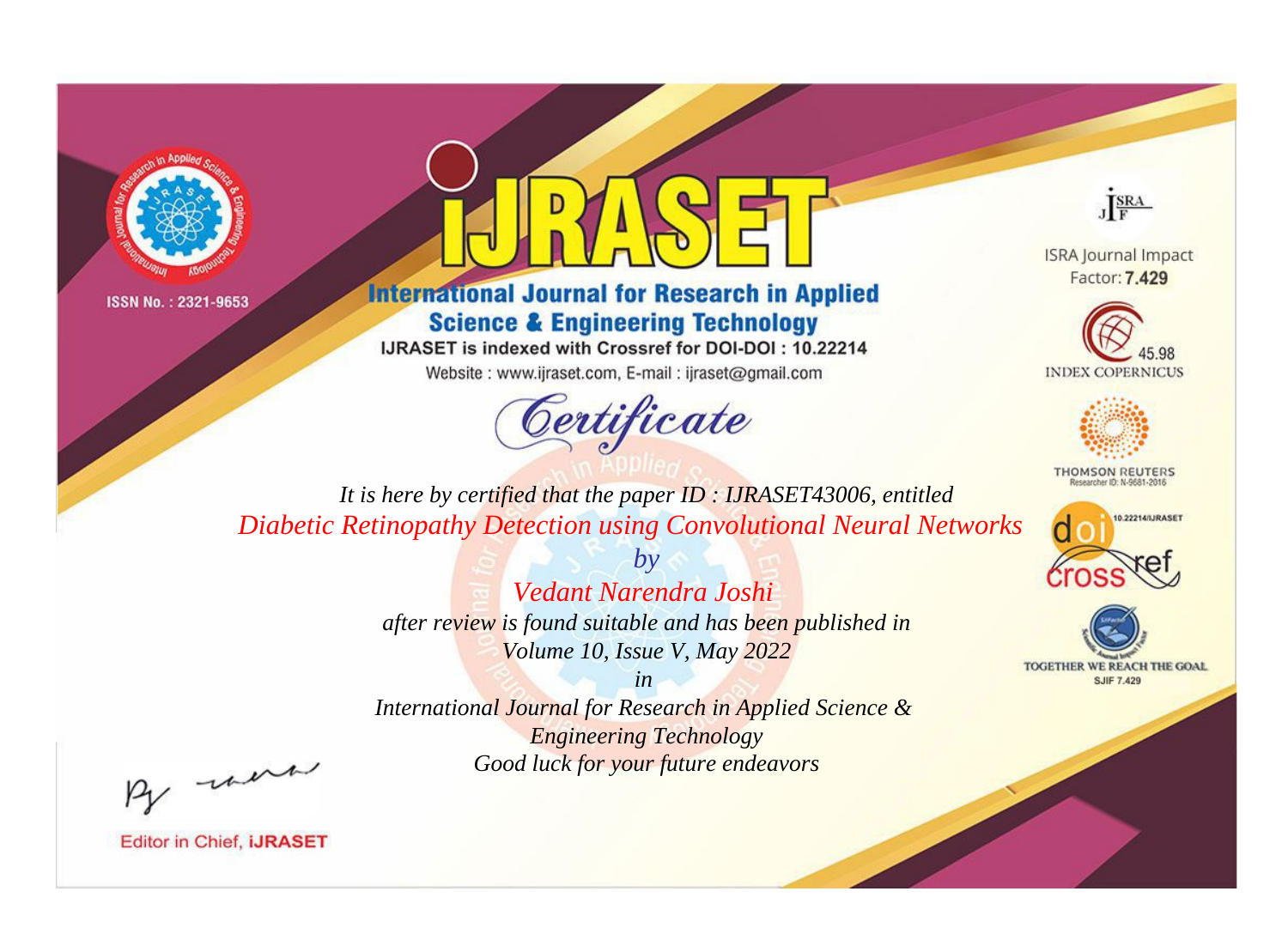



**International Journal for Research in Applied Science & Engineering Technology** 

IJRASET is indexed with Crossref for DOI-DOI: 10.22214

Website: www.ijraset.com, E-mail: ijraset@gmail.com



JERA

**ISRA Journal Impact** Factor: 7.429





**THOMSON REUTERS** 



TOGETHER WE REACH THE GOAL **SJIF 7.429** 

*It is here by certified that the paper ID : IJRASET43006, entitled Diabetic Retinopathy Detection using Convolutional Neural Networks*

> *by Mehul Rajendra Gujar after review is found suitable and has been published in Volume 10, Issue V, May 2022*

> > *in*

*International Journal for Research in Applied Science & Engineering Technology Good luck for your future endeavors*

By morn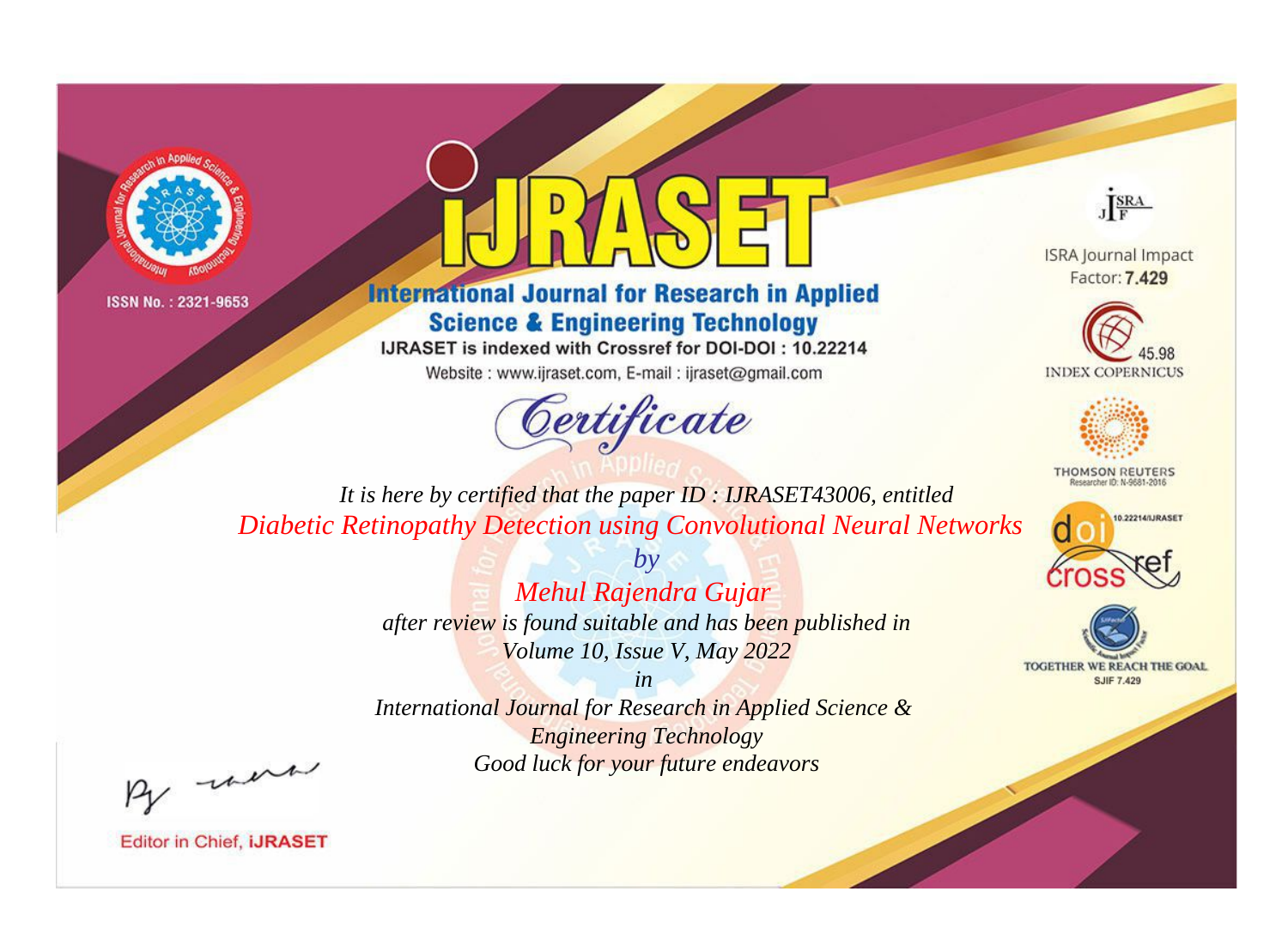



**International Journal for Research in Applied Science & Engineering Technology** 

IJRASET is indexed with Crossref for DOI-DOI: 10.22214

Website: www.ijraset.com, E-mail: ijraset@gmail.com



JERA

**ISRA Journal Impact** Factor: 7.429





**THOMSON REUTERS** 



TOGETHER WE REACH THE GOAL **SJIF 7.429** 

*It is here by certified that the paper ID : IJRASET43006, entitled Diabetic Retinopathy Detection using Convolutional Neural Networks*

> *by Siddhant Rahul Chaudhary after review is found suitable and has been published in Volume 10, Issue V, May 2022*

> > *in*

*International Journal for Research in Applied Science & Engineering Technology Good luck for your future endeavors*

By morn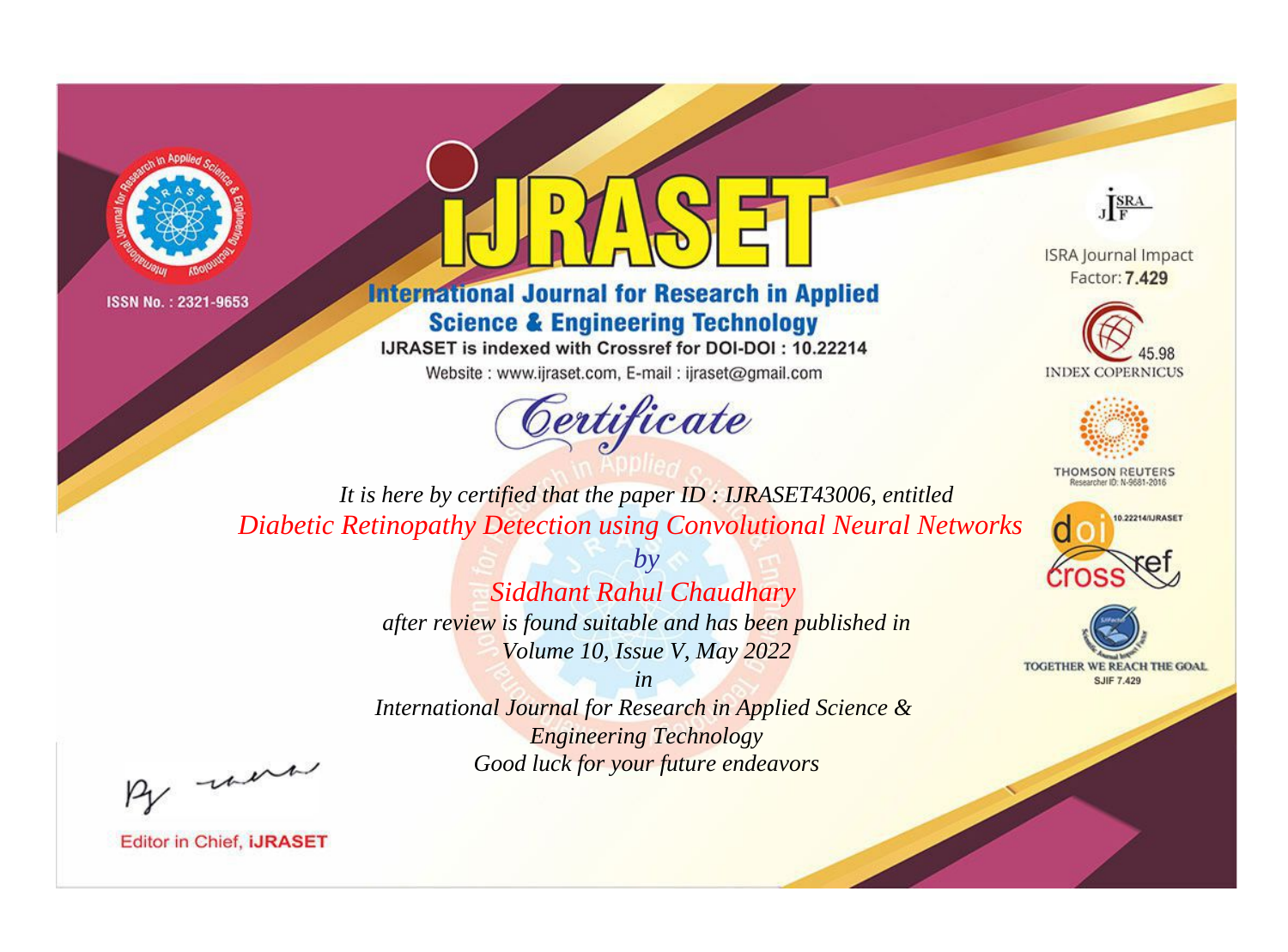



**International Journal for Research in Applied Science & Engineering Technology** 

IJRASET is indexed with Crossref for DOI-DOI: 10.22214

Website: www.ijraset.com, E-mail: ijraset@gmail.com



JERA

**ISRA Journal Impact** Factor: 7.429





**THOMSON REUTERS** 



TOGETHER WE REACH THE GOAL **SJIF 7.429** 

*It is here by certified that the paper ID : IJRASET43006, entitled Diabetic Retinopathy Detection using Convolutional Neural Networks*

> *by Sanat Pradeep Paranjape after review is found suitable and has been published in Volume 10, Issue V, May 2022*

> > *in*

*International Journal for Research in Applied Science & Engineering Technology Good luck for your future endeavors*

By morn